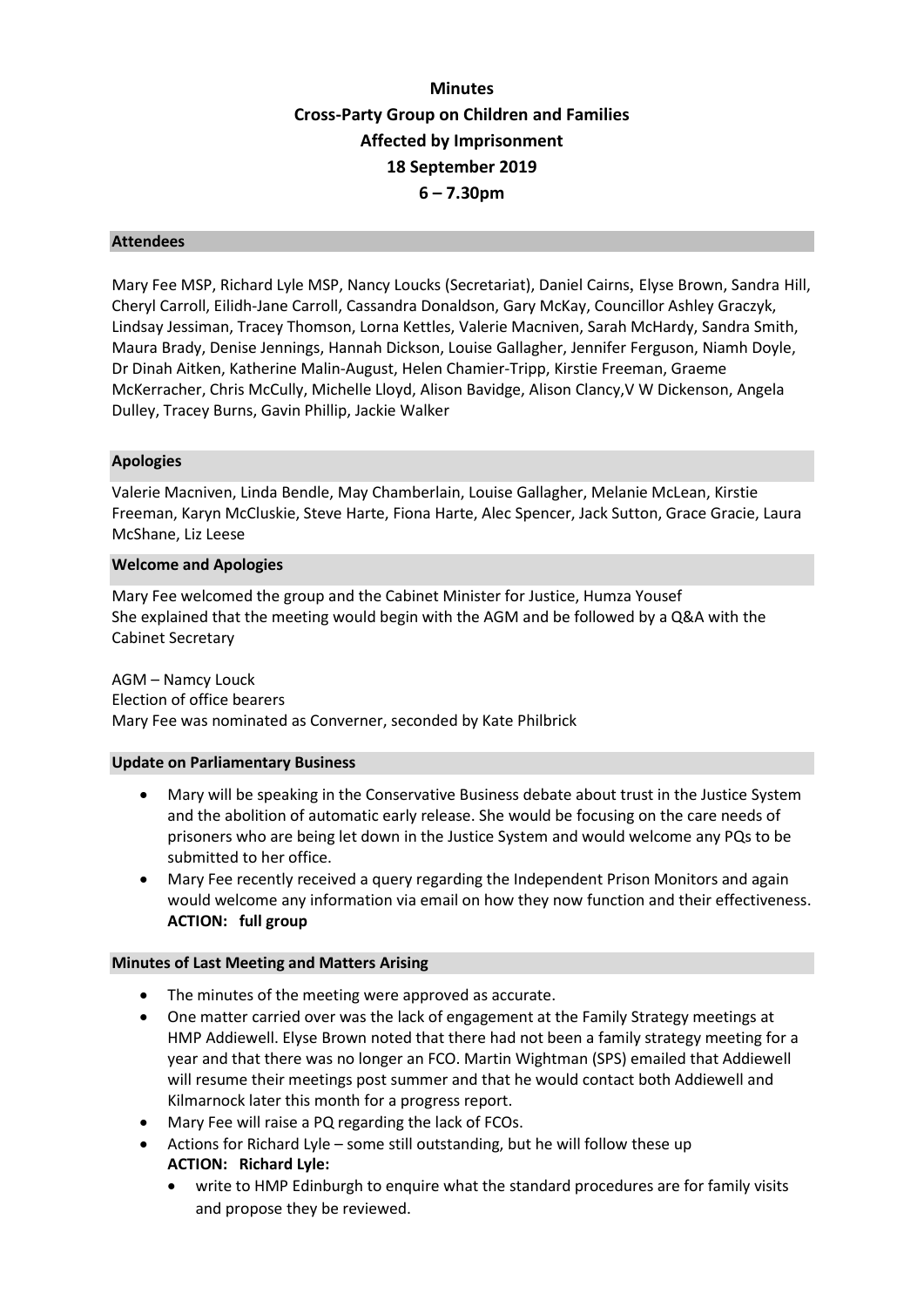- write to the Justice Committee regarding the need for consistency in the way prison visits are handled
- approach Fulton MacGregor about Carol and Elyse presenting to the Justice Committee.

## **Independent Care Review – Justice and Care work stream and recommendations regarding Children with Imprisoned Parents**

- Mary introduced Vonnie Sandlan, who gave an overview of the Independent Care Review, and Jade Kilkenny (Community Justice Scotland and Independent Care Review)
- Vonnie will distribute slides if requested

Jade explained that the Justice & Care work stream of the Independent Care Review sub-committee on children with imprisoned parents focused on the following:

- Prevention of children and young people going into care, and appropriate planning and support for those who need to enter the care system
- Key professionals are aware of the impact of parental imprisonment so the focus was on how to plan and support this
- Children and young people with a parent or carer in prison have a voice and understanding about the decisions made that affect them
- Children and young people who are adopted away because of a parent's imprisonment are connected with their biological family history
- Reduce worry for children and young people about the care and welfare of their parent in prison

### **Questions and Discussion**

Mary Fee thanked both Vonnie and Jade for the contribution and asked:

- Can care experience children with a parent in prison easily visit that family member?
- Can children who are in care in a secure unit go back to their care givers once they leave the unit?

Ease of visits depends on many different factors. Young people are not getting the support they need to make the transition into independent living.

There was a general discussion around the fact that the care system has changed very little in the last 40 years and going forward listening to those who had lived through care would be beneficial to shaping the future.

Vonnie **t**hanked everyone for their sharing and invited anyone to contact the Care Review with comments, which can help shape the recommendations of this Review. **ACTION:** participants to send any further comments to the Care Review

Crossreach **a**sked a question on the barriers around obtaining counselling. **T**he consensus was that there was not enough provision to meet the demand; that the types of counselling offered need to be more person-specific; private counselling was too expensive for most people; and lack of easily accessible training pathways led to not enough trained professionals. Mary agreed to ask about the number of courses and spaces for training for counsellors for Children & Young People. **ACTION:** Mary to ask about availability of training for counsellors

The group asked about consistency in the way that children from a care setting are treated when visiting family in prison. Vonnie will ask the question at the next Independent Care Review meeting and will report back

**ACTION:** Vonnie to report back regarding consistency for prison visits when children are in care